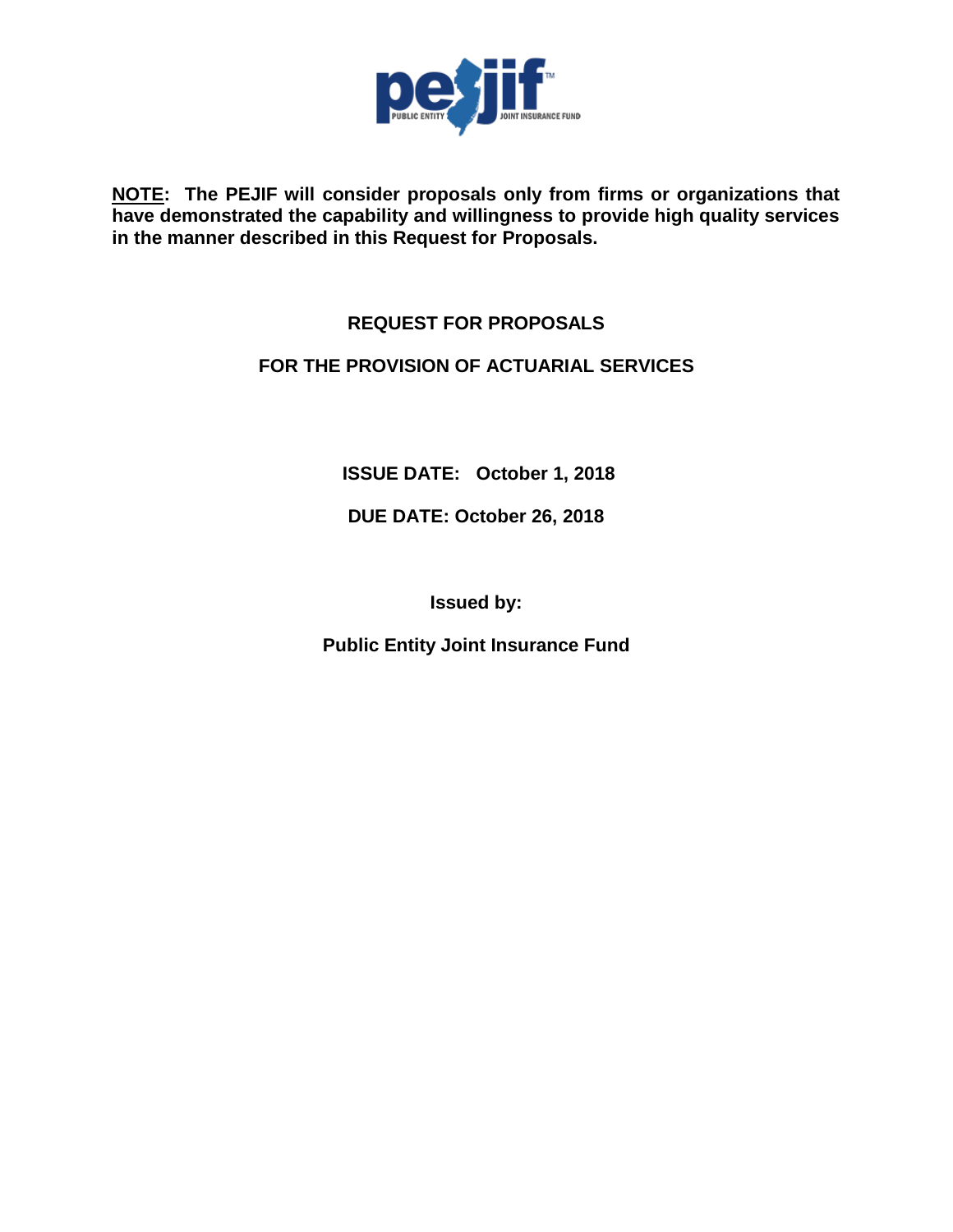

## **GLOSSARY**

The following definitions shall apply to and are used in this Request for Proposal:

"PEJIF" - refers to the Public Entity Joint Insurance Fund.

"Qualification Statement" - refers to the complete responses to this RFP submitted by the Respondents.

"Qualified Respondent" - refers to those Respondents who (in the sole judgment of the PEJIF) have satisfied the qualification criteria set forth in this RFP.

"RFP" - refers to this Request for Proposals, including any amendments thereof or supplements thereto.

"Respondent" or "Respondents" - refers to the interested firm(s) that submit a Qualification Statement.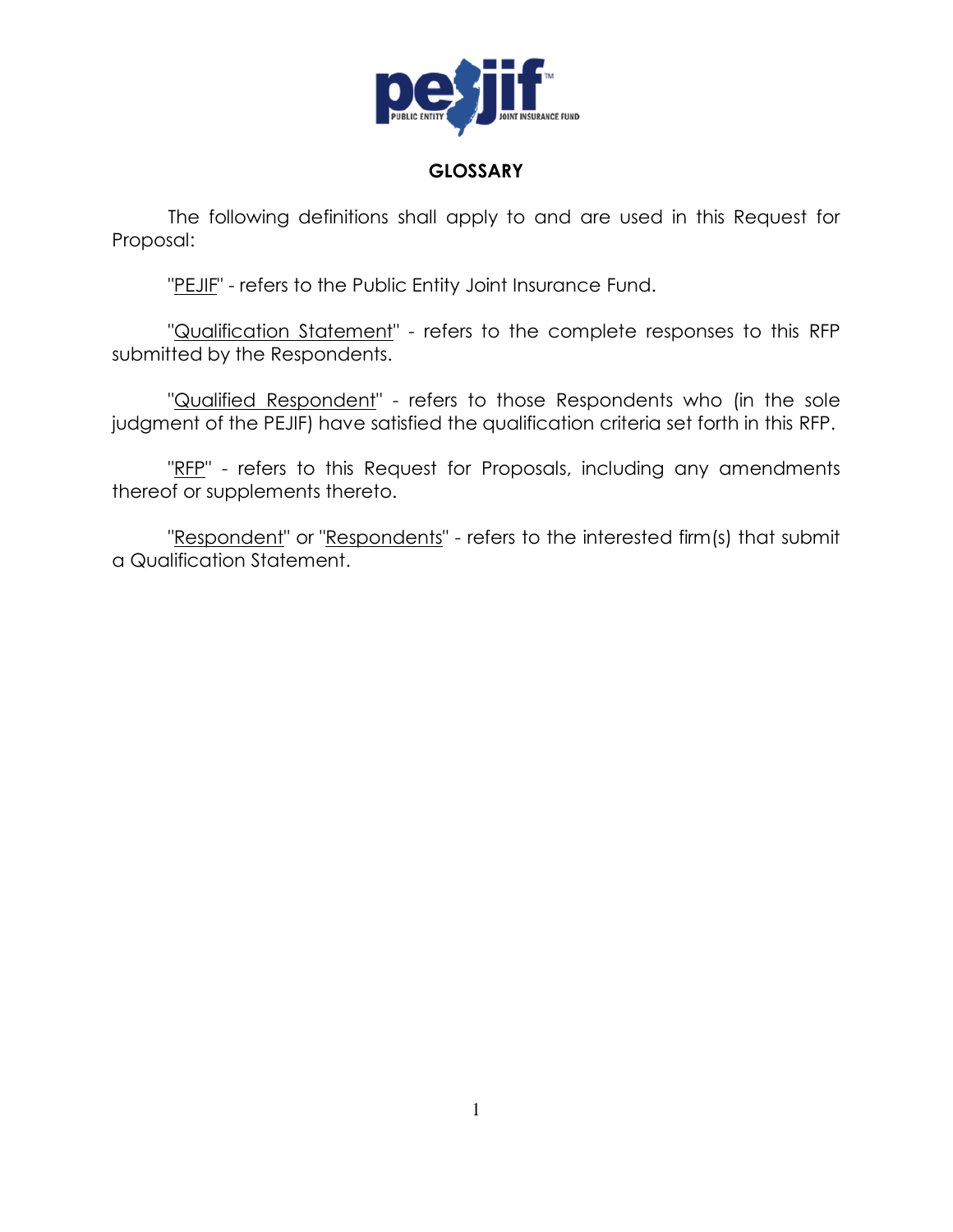

# **SECTION 1**

## **INTRODUCTION AND GENERAL INFORMATION**

### **1.1. Introduction and Purpose.**

The Public Entity Joint Insurance Fund ("PEJIF") is soliciting Qualification Statements from interested persons and/or firms for the provision of actuarial services, as more particularly described herein. Through a Request for Qualification process described herein, persons and/or firms interested in assisting the PEJIF with the provision of such services must prepare and submit a Qualification Statement in accordance with the procedure and schedule in this RFP. The PEJIF will review Qualification Statements only from those firms that submit a Qualification Statement which includes all the information required to be included as described herein (in the sole judgment of the PEJIF). The PEJIF intends to qualify person(s) and/or firm(s) that (a) possesses the professional, financial and administrative capabilities to provide the proposed services, and (b) will agree to work under the compensation terms and conditions determined by the PEJIF to provide the greatest benefit to the PEJIF.

#### **1.2. Procurement Process and Schedule.**

The selection of Qualified Respondents is not subject to the provisions of the Local Public Contracts Law, N.J.S.A. 40A:11-1 *et seq.* The selection is subject to the "New Jersey Local Unit Pay-to-Play" Law, N.J.S.A. 19:44A-20.4 et seq., however. The PEJIF has structured a procurement process that seeks to obtain the desired results described above, while establishing a competitive process to assure that each person and/or firm is provided an equal opportunity to submit a Qualification Statement in response to the RFP. Qualification Statements will be evaluated in accordance with the criteria set forth in Section 2 of this RFP, which will be applied in the same manner to each Qualification Statement received.

Qualification Statements will be reviewed and evaluated by the PEJIF and its legal and/or financial advisors (collectively, the "Review Team"). The Qualification Statements will be reviewed to determine if the Respondent has met the minimum professional, administrative and financial areas described in this RFP. Under no circumstances will a member of the review team review responses to an RFP for a job which they or their firm submitted a response.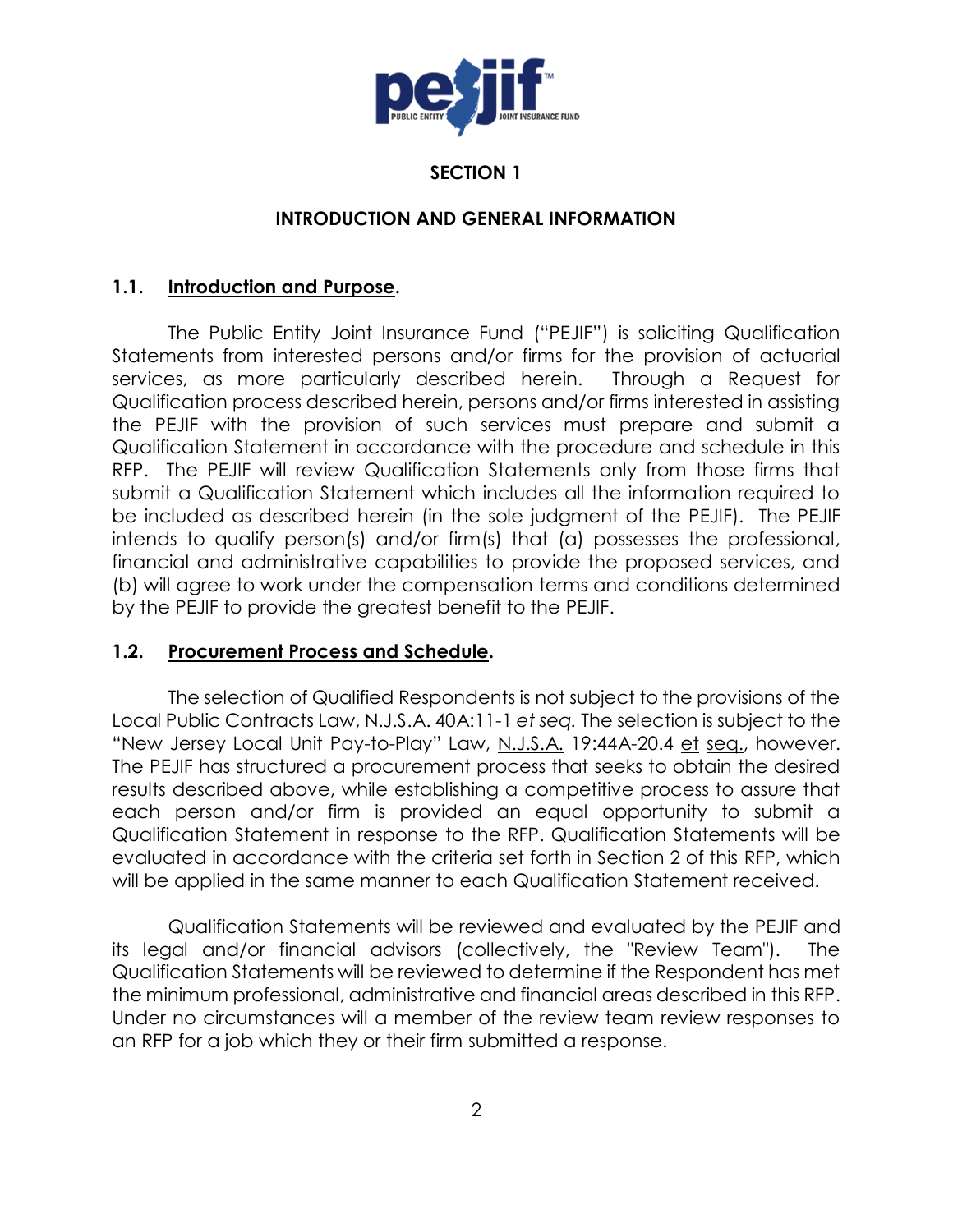

Based upon the totality of the information contained in the Qualification Statement, including information about the reputation and experience of each Respondent, the PEJIF will (in its sole judgment) determine which Respondents are qualified (from professional, administrative and financial standpoints) Each Respondent that meets the requirements of the RFP (in the sole judgment of the PEJIF) will be designated as a Qualified Respondent and will be given the opportunity to participate in the selection process determined by the PEJIF.

The RFP process commences with the issuance of this RFP. The steps involved in the process and the anticipated completion dates are set forth in Table 1, Procurement Schedule. The PEJIF reserves the right to, among other things, amend, modify or alter the Procurement Schedule upon notice to all potential Respondents.

All communications concerning this RFP or the RFP process shall be directed to the PEJIF's Designated Contact Person, in writing.

#### **Designated Contact Person:**

Madeline Delgado Executive Assistant to President Public Entity Joint Insurance Fund 900 Route Nine North Suite 503 Woodbridge, NJ 07095

### **Qualification Statements must be submitted to, and be received by, the PEJIF, via mail or hand delivery, by 2:00 p.m. Prevailing Time on October 26, 2018. Qualification Statements will not be accepted by facsimile transmission or e-mail.**

Subsequent to issuance of this RFP, the PEJIF (through the issuance of addenda to all firms that have received a copy of the RFP) may modify, supplement or amend the provisions of this RFP in order to respond to inquiries received from prospective Respondents or as otherwise deemed necessary or appropriate by (and in the sole judgment of) the PEJIF.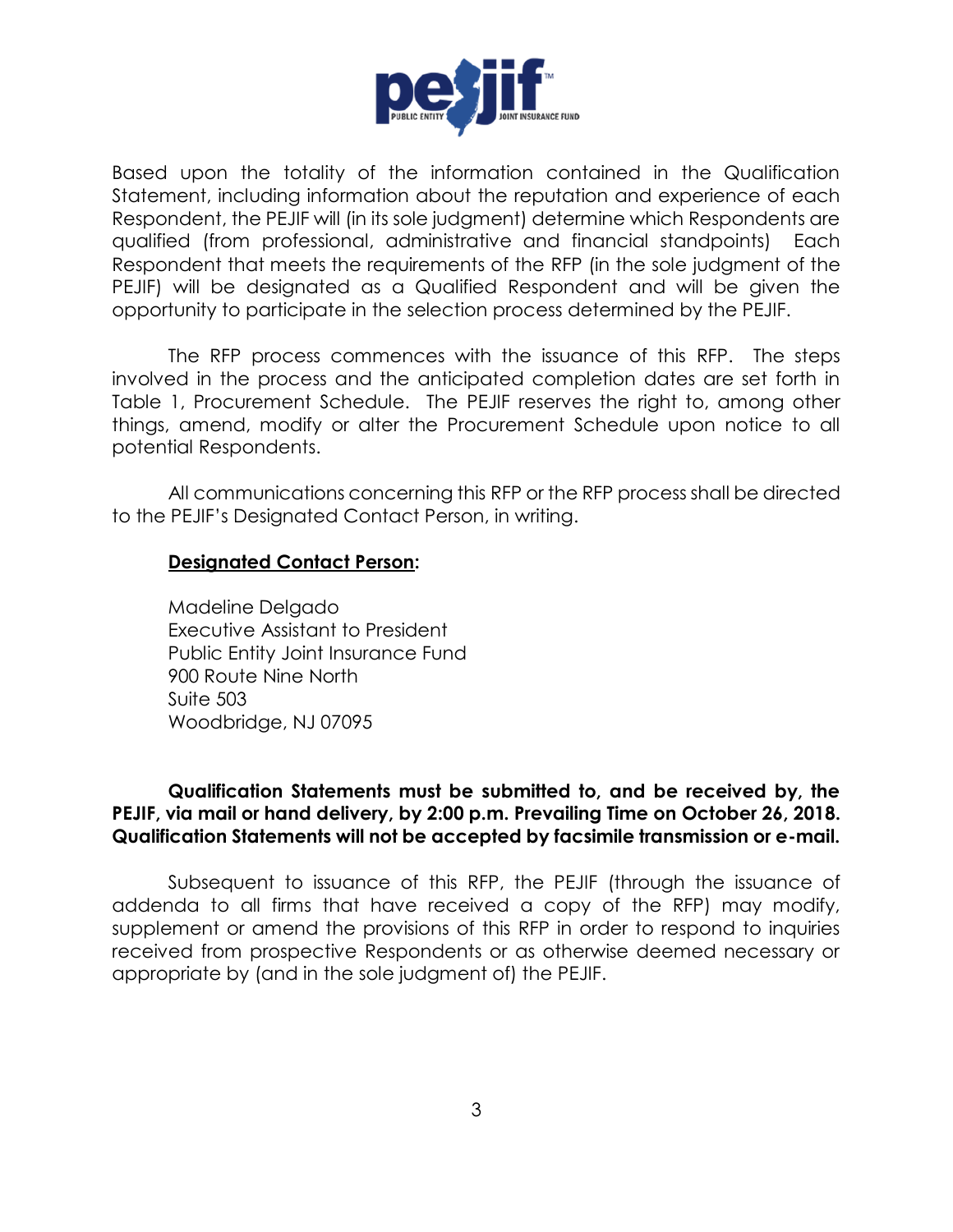

# **TABLE 1**

# **ANTICIPATED PROCUREMENT SCHEDULE**

|    | <b>ACTIVITY</b>                                                            | <b>DATE</b>                      |
|----|----------------------------------------------------------------------------|----------------------------------|
| 1. | <b>Issuance of Request for Proposals</b>                                   | October 1st, 2018                |
| 2. | <b>Receipt of Qualification Statements</b>                                 | October 26th, 2018               |
| 3. | Completion of Evaluation of Qualification<br>Statements by the Review Team | November 16th, 2018              |
| 4. | PEJIF Review of Review Team Recommendations                                | November 20 <sup>th</sup> , 2018 |
| 5. | Designation of Qualified Respondents                                       | December 18th, 2018              |

# **Section 1.3. Conditions Applicable to RFP.**

Upon submission of a Qualification Statement in response to this RFP, the Respondent acknowledges and consents to the following conditions relative to the submission and review and consideration of its Qualification Statement:

- This document is an RFP and does not constitute an RFP.
- This RFP does not commit the PEJIF to issue an RFP.
- All costs incurred by the Respondent in connection with responding to this RFP shall be borne solely by the Respondent.
- The PEJIF reserves the right (in its sole judgment) to reject for any reason any and all responses and components thereof and to eliminate any and all Respondents responding to this RFP from further consideration for this procurement.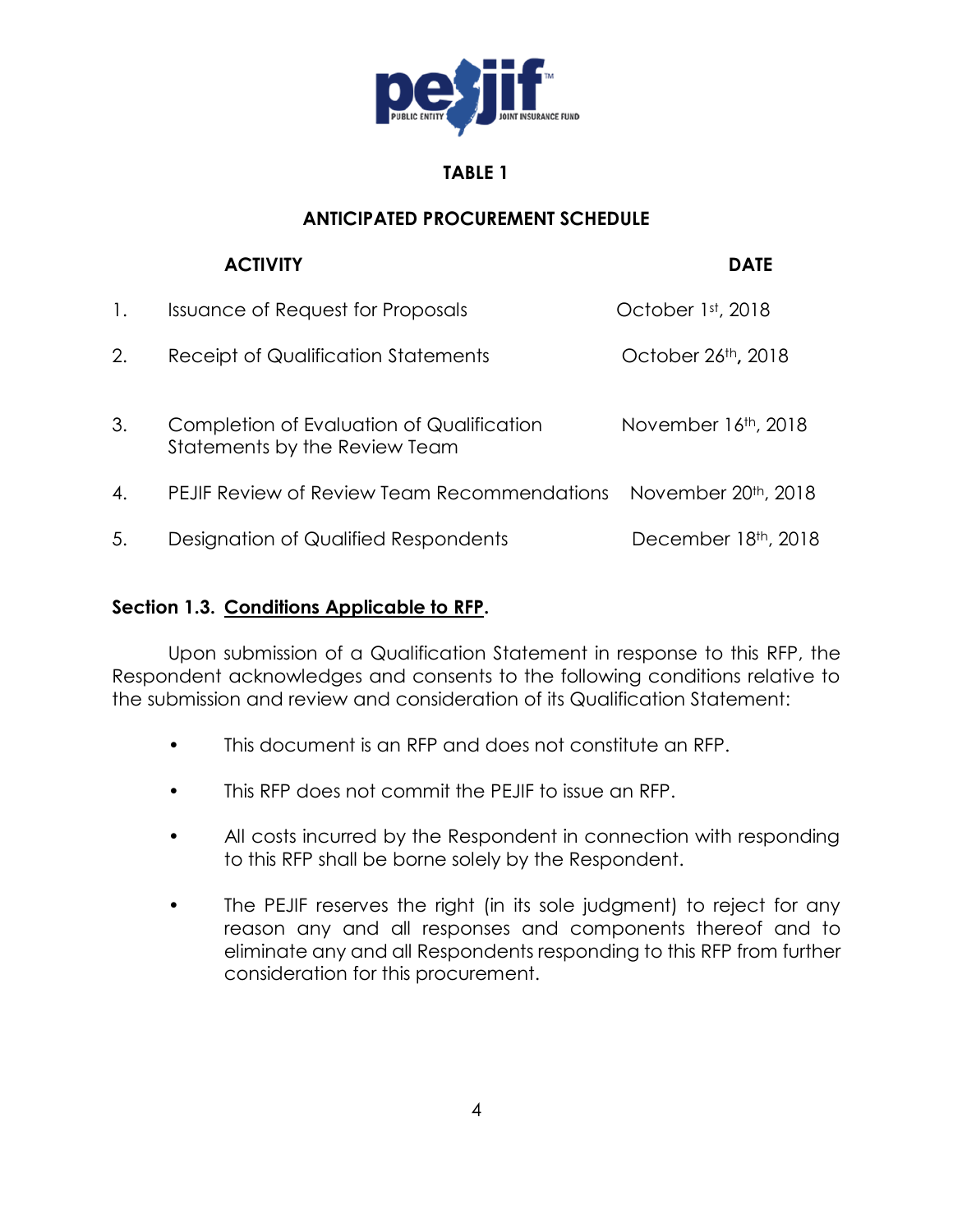

• The PEJIF reserves the right (in its sole judgment) to reject any Respondent that submits incomplete responses to this RFP, or a

Qualification Statement that is not responsive to the requirements of this RFP.

- The PEJIF reserves the right, without prior notice, to supplement, amend, or otherwise modify this RFP, or otherwise request additional information.
- All Qualification Statements shall become the property of the PEJIF and will not be returned.
- All Qualification Statements will be made available to the public at the appropriate time, as determined by the PEJIF (in the exercise of its sole discretion) in accordance with law.
- The PEJIF may request Respondents to send representatives to the PEJIF for interviews.
- **Any and all Qualification Statements not received by the PEJIF by 2:00 p.m. Prevailing Time on October 26, 2018 will be rejected.**
- Neither the PEJIF, nor their respective staffs, consultants or advisors (including but not limited to the Review Team) shall be liable for any claims or damages resulting from the solicitation or preparation of the Qualification Statement, nor will there be any reimbursement to Respondents for the cost of preparing and submitting a Qualification Statement or for participating in this procurement process.

### **Section 1.4. Rights of PEJIF.**

The PEJIF reserves, holds and may exercise, at its sole discretion, the following rights and options with regard to this RFP and the procurement process in accordance with the provisions of applicable law:

• To determine that any Qualification Statement received complies or fails to comply with the terms of this RFP.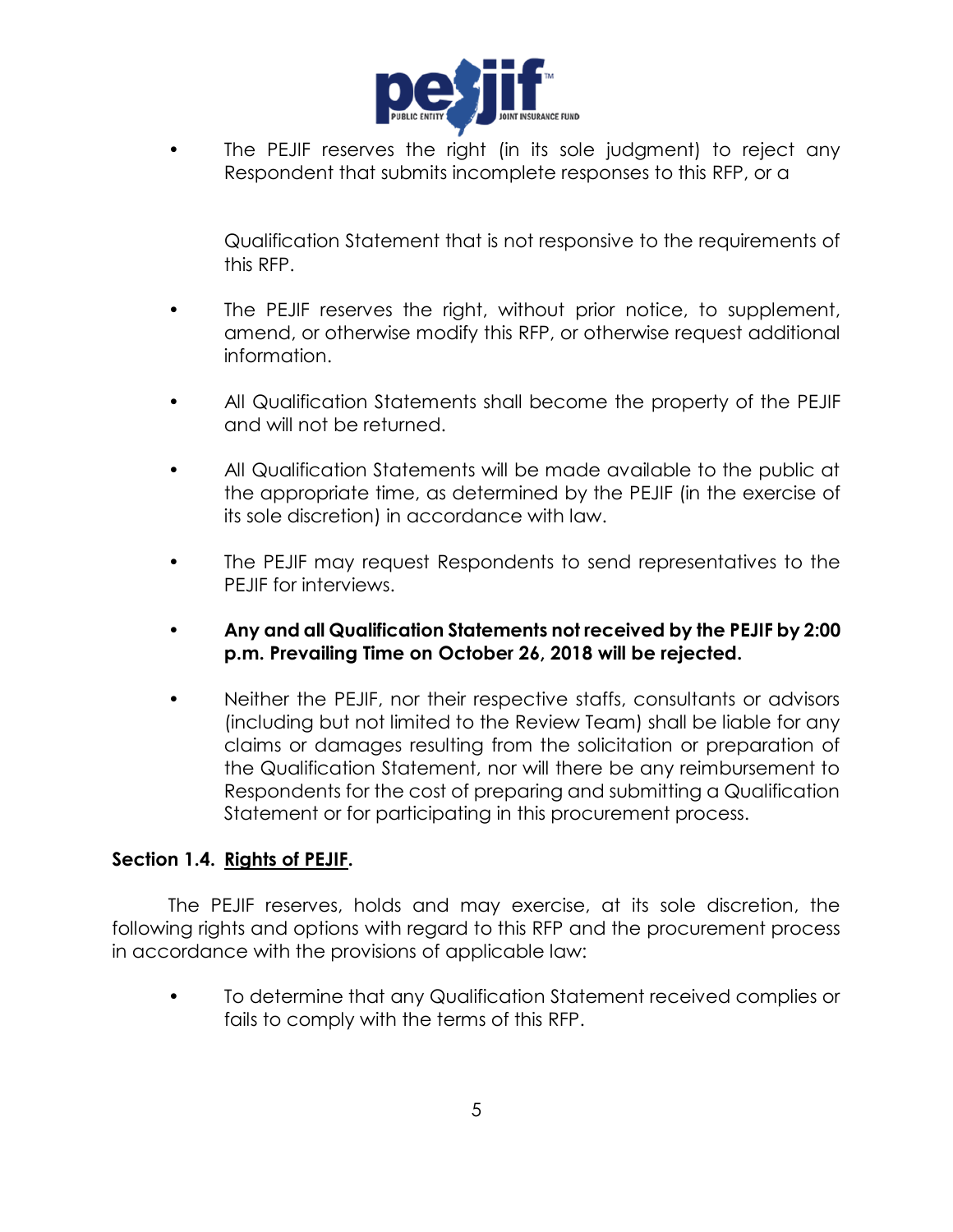

- To supplement, amend or otherwise modify the RFP through issuance of addenda to all prospective Respondents who have received a copy of this RFP.
- To waive any technical non-conformance with the terms of this RFP.
- To change or alter the schedule for any events called for in this RFP upon the issuance of notice to all prospective Respondents who have received a copy of this RFP.
- To conduct investigations of any or all of the Respondents, as the PEJIF deems necessary or convenient, to clarify the information provided as part of the Qualification Statement and to request additional information to support the information included in any Qualification Statement.
- To suspend or terminate the procurement process described in this RFP at any time (in its sole discretion.) If terminated, the PEJIF may determine to commence a new procurement process or exercise any other rights provided under applicable law without any obligation to the Respondents.

The PEJIF shall be under no obligation to complete all or any portion of the procurement process described in this RFP.

### **1.5 Addenda or Amendments to RFP.**

During the period provided for the preparation of responses to the RFP, the PEJIF may issue addenda, amendments or answers to written inquiries. Those addenda will be noticed by the PEJIF and will constitute a part of the RFP. All responses to the RFP shall be prepared with full consideration of the addenda issued prior to the proposal submission date.

#### **1.6 Cost of Proposal Preparation.**

 Each proposal and all information required to be submitted pursuant to the RFP shall be prepared at the sole cost and expense of the respondent. There shall be no claims whatsoever against the PEJIF, its staff or consultants for reimbursement for the payment of costs or expenses incurred in the preparation of the Qualification Statement or other information required by the RFP.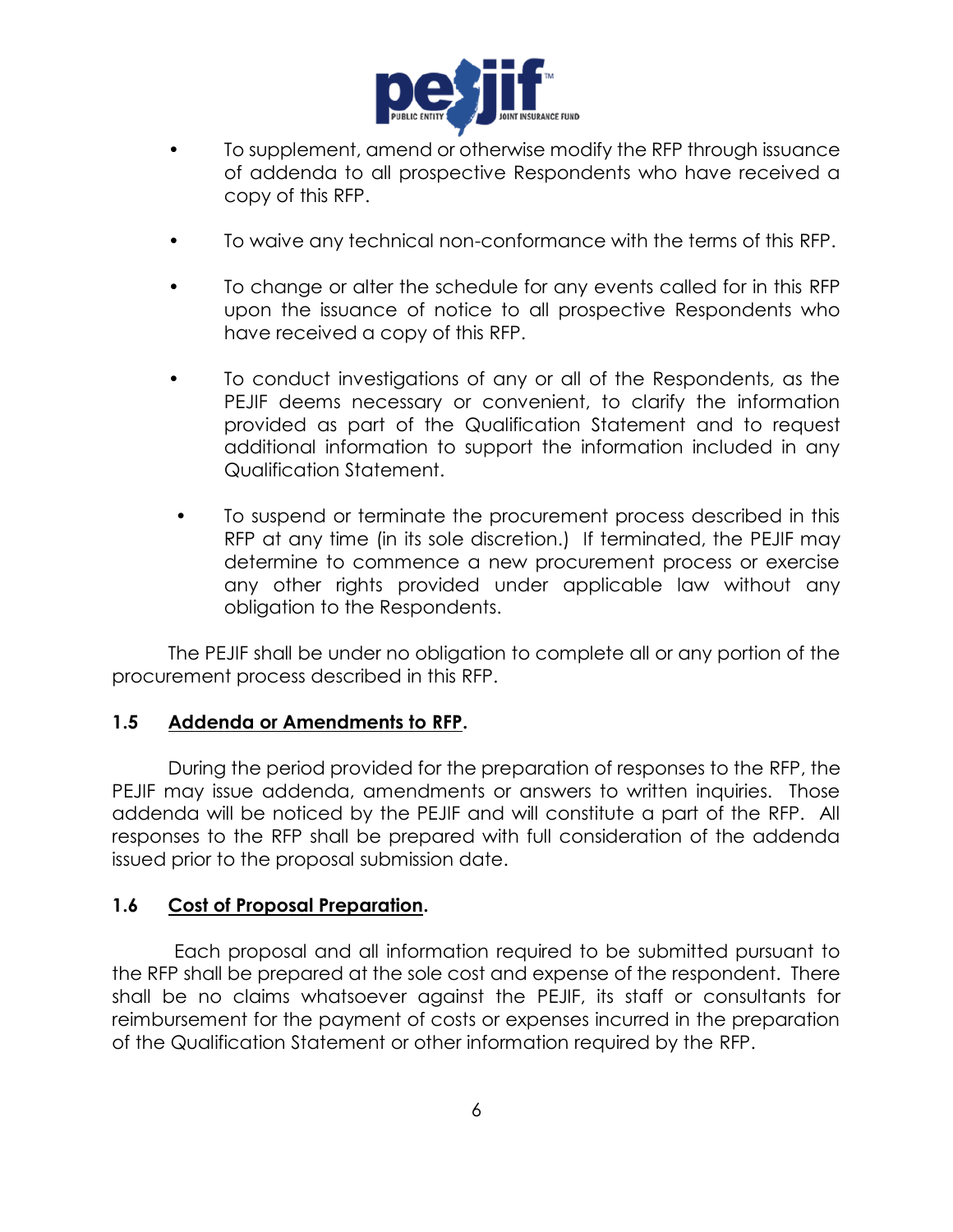

### **1.7 Proposal Format.**

Responses should cover all information requested in the Questions to be answered in this RFP.

Responses which in the judgment of the PEJIF fail to meet the requirements of the RFP or which are in any way conditional, incomplete, obscure, contain additions or deletions from requested information, or contain errors may be rejected.

### **SECTION 2**

# **SCOPE OF SERVICES**

It is the intent of the PEJIF to solicit Qualification Statements from Respondents that have expertise in the provision of actuarial services – PEJIF's Actuary. Firms and/or persons responding to this RFP shall be able to demonstrate that they will have the continuing capabilities to perform these services.

# **SECTION 3**

# **SUBMISSION REQUIREMENTS**

### **Section 3.1 General Requirements.**

The Qualification Statement submitted by the Respondent must meet or exceed the professional, administrative and financial Proposals set forth in this Section 3 and shall incorporate the information requested below.

In addition to the information required as described below, a Respondent may submit supplemental information that it feels may be useful in evaluating its Qualification Statement. Respondents are encouraged to be clear, factual, and concise in their presentation of information.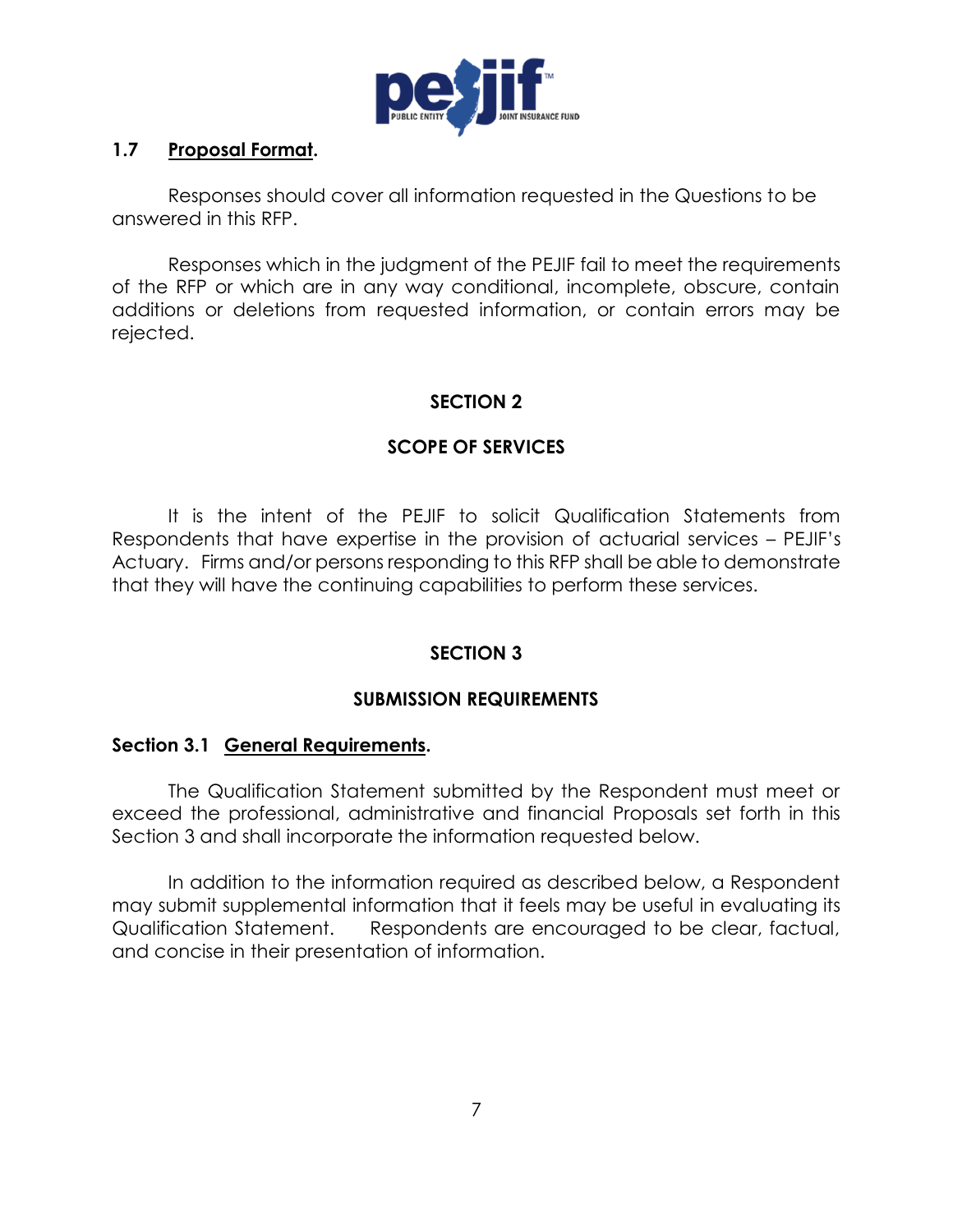

### **Section 3.2 Administrative Information Requirements.**

The Respondent shall, as part of its Qualification Statement, provide the following information:

- 1. An executive summary (not to exceed two (2) pages) of the information contained in all the other parts of the Qualification Statement.
- 2. An executed Letter of Qualification (See Appendix A to this RFP).
- 3. Name, address and telephone number of the firm or firms submitting the Qualification Statement pursuant to this RFP, and the name of the key contact person.
- 4. A description of the business organization (i.e., corporation, partnership, joint venture, etc.) of each firm, its ownership and its organizational structure.
	- (a) Provide the names and addresses of all Principals of the firm or firms submitting the Qualification Statement. For purposes of this RFP, "Principals" mean persons possessing an ownership interest in the Respondent. If the Respondent is a corporation, "Principals" shall include each investor who would have any amount of operational control over the Respondent and every stockholder having an ownership interest of 10% or more in the firm.
	- (b) If a firm is a partially owned or a fully-owned subsidiary of another firm, identify the parent company and describe the nature and extent of the parents' approval rights over the activities of the firm submitting a Qualification Statement. Describe the approval process.
	- (c) If the Respondent is a partnership or a joint venture or similar organization, provide comparable information as required in (b) above for each member of the partnership, joint venture or similar organization.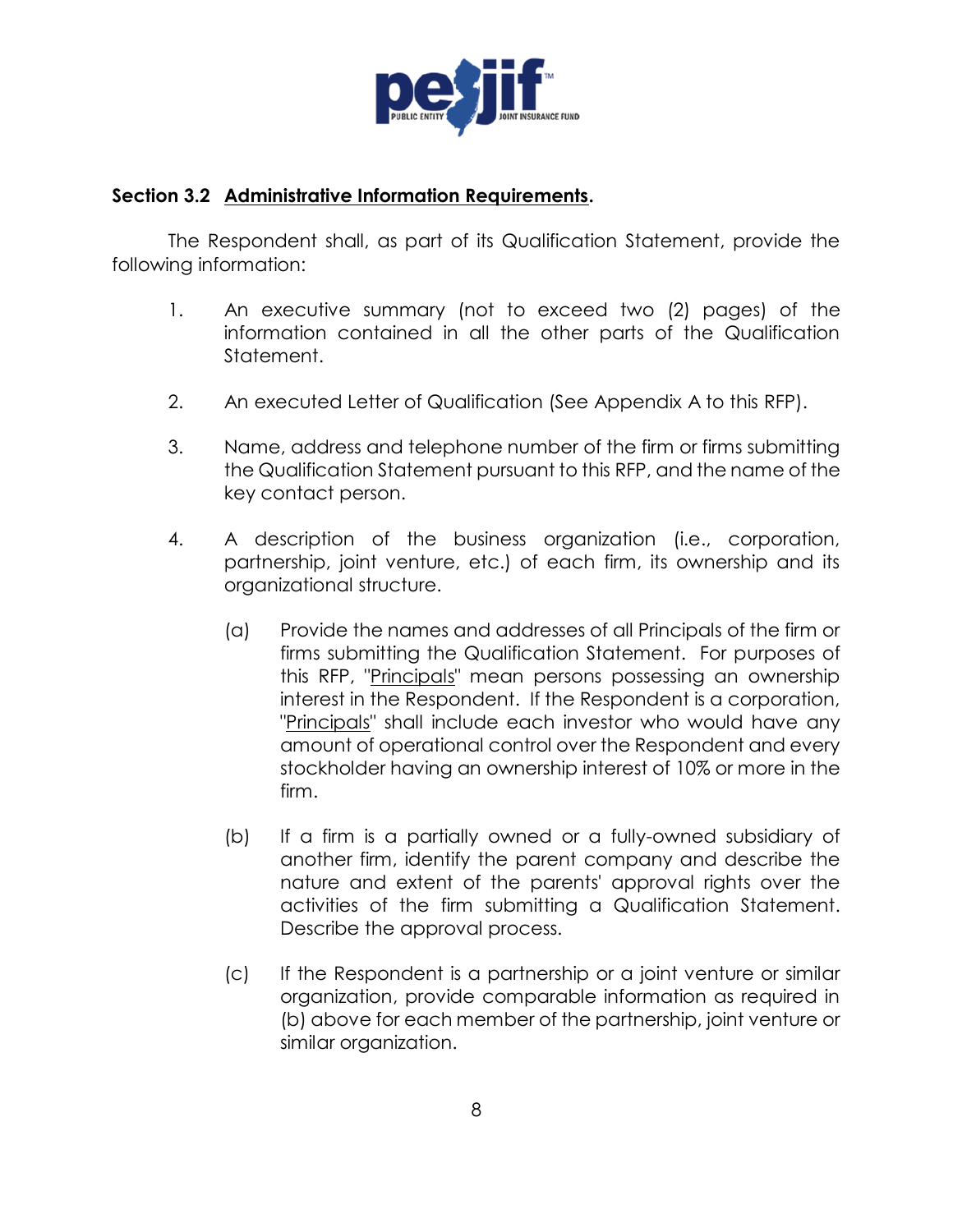

- (d) A statement that the Respondent has complied with all applicable affirmative action (or similar) requirements with respect to its business activities, together with evidence of such compliance
- 5. An executed Letter of Intent (See Appendix B).
- 6. The number of years your organization has been in business under the present name.
- 7. The number of years the business organization has been under the current management.
- 8. A statement that the Respondent is in compliance with all applicable affirmative action (or similar) requirements with respect to its business activities, together with evidence of such compliance.
- 9. Any judgments, claims or suits pending or outstanding against company. If yes, please explain.
- 10. Whether the business organization is now or has been involved in any bankruptcy or re-organization proceedings in the last ten (10) years. If yes, please explain.
- 11. Confirm appropriate federal and state licenses to perform activities.

### **Section 3.3 Professional Information Requirements**.

a. Respondent shall submit a description of its overall experience in providing the type of services sought in the RFP. At a minimum,

the following information on past experience should be included as appropriate to the RFP:

- 1. Description and scope of work by Respondent
- 2. Name, address and contact information of references
- 3. Explanation of perceived relevance of the experience To the RFP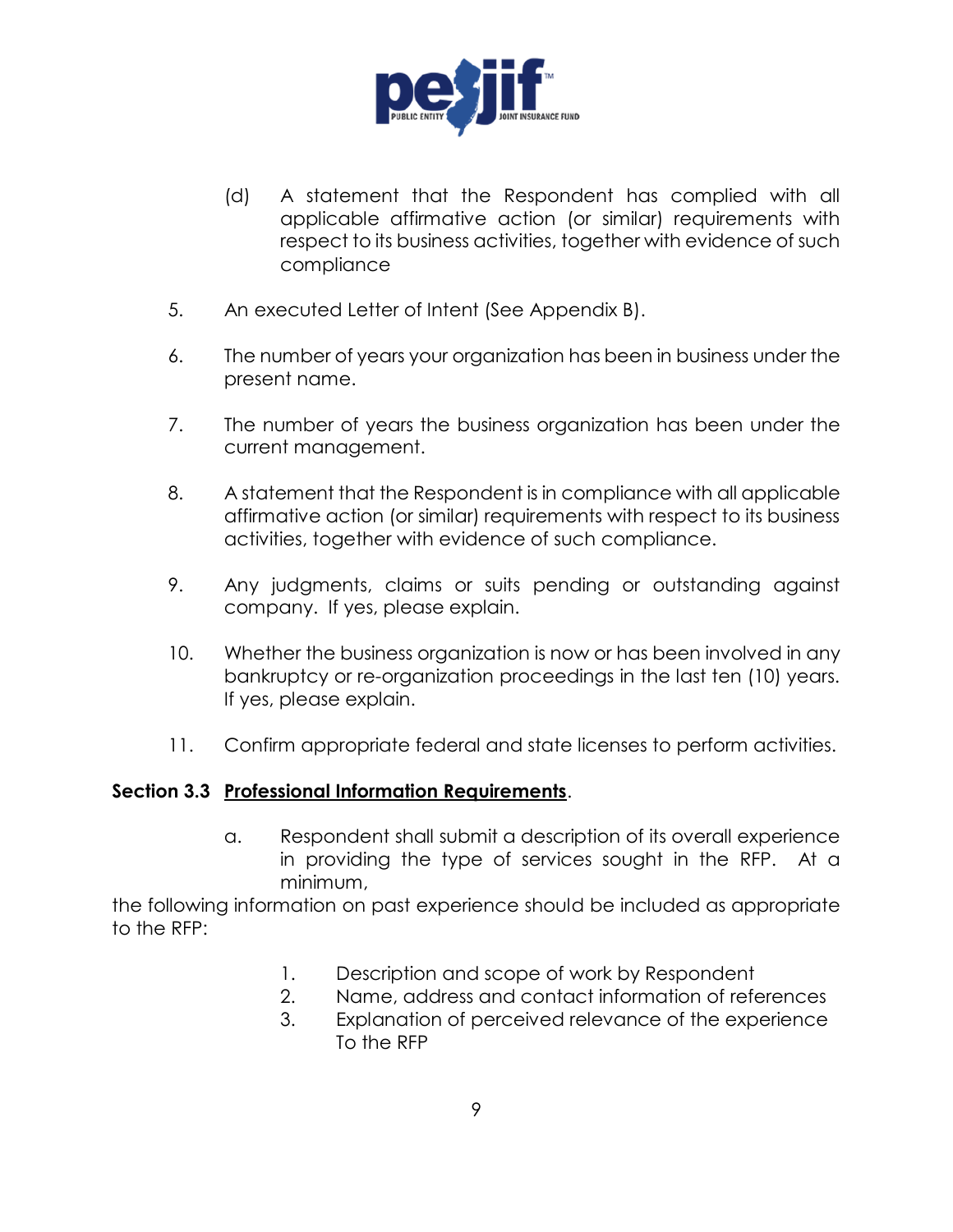

- b. Describe the services that Respondent would perform directly.
- c. Describe those portions of the Respondent's services, if any, that are sub-contracted out. Identify all subcontractors the Respondent anticipates using in connection with this project.
- d. Does the Respondent normally employ union or non-union employees?
- e. Respondent's annual dollar volume for the last three (3) years.
- f. Brief description of Respondent's largest, smallest, and a midsized project during the last three (3) years.
- g. Resumes of key employees
- h. A narrative statement of the Respondent's understanding of the PEJIF's needs and goals.
- i. Commitment to quality management.
- j. Organizational chart.

k. List all immediate relatives of Principal(s) of Respondent who are officials or service providers of the PEJIF. For purposes of the above, "immediate relative" means a spouse, parent, stepparent, brother, sister, child, stepchild, direct-line aunt or uncle, grandparent, grandchild, and in-laws by reason of relation.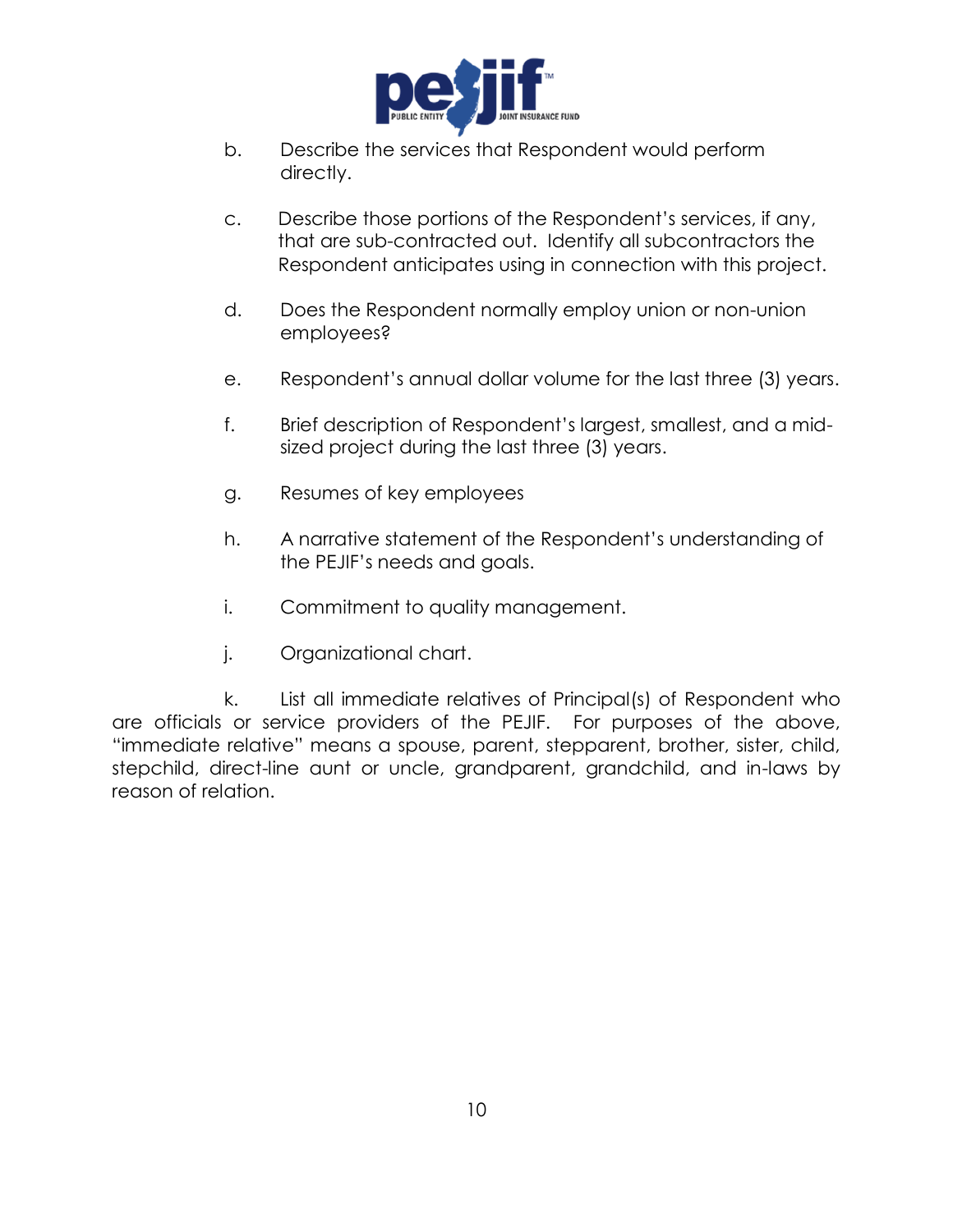

### **SECTION 4**

## **INSTRUCTIONS TO RESPONDENTS**

## **4.1 Submission of Qualification Statements.**

Submit (a) one original paper copy, clearly marked as the "ORIGINAL" plus an electronic copy in Word format on a flash drive. The proposal must be addressed to:

Madeline Delgado Public Entity Joint Insurance Fund c/o NIP Group, Inc. 900 Route 9 North / Suite 503 Woodbridge, New Jersey 07095

The proposal must be received by October 26, 2018 at 2:00 p.m.

Madeline Delgado Executive Assistant Public Entity Joint Insurance Fund 900 Route Nine North Suite 503 Woodbridge, NJ 07095

Qualification Statements must be received by the PEJIF no later than **2:00 p.m. (prevailing time) on October 26th, 2018** and must be mailed or handdelivered. Qualification Statements forwarded by facsimile or e-mail will not be accepted.

To be responsive, Qualification Statements must provide all requested information, and must be in strict conformance with the instructions set forth herein. Qualification Statements and all related information must be bound, and signed and acknowledged by the Respondent.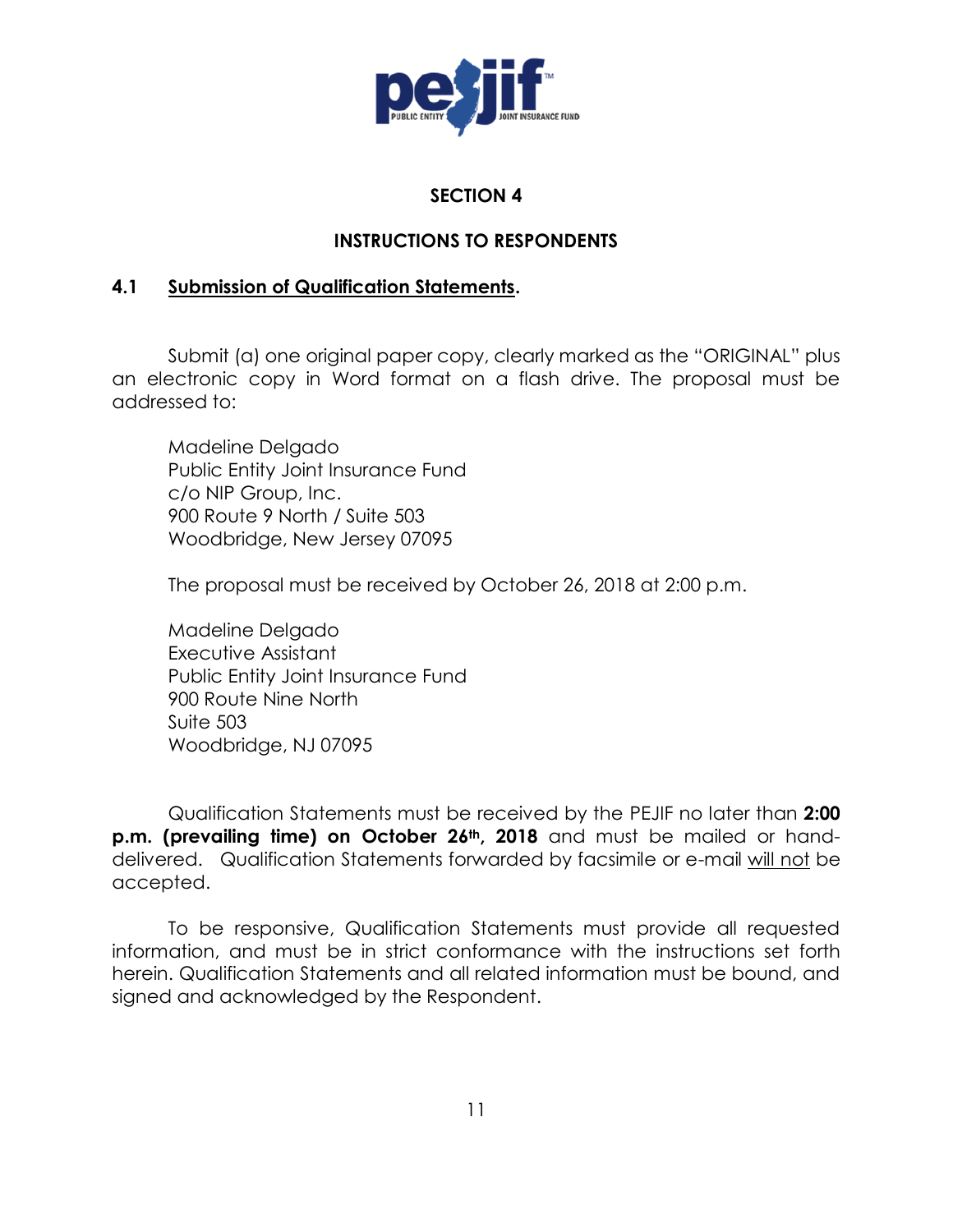

### **SECTION 5**

### **EVALUATION**

The PEJIF's objective in soliciting Qualification Statements is to enable it to select a firm or organization that will provide high quality and cost effective services to the PEJIF. The PEJIF will consider Qualification Statements only from firms or organizations that, in the PEJIF's judgment, have demonstrated the capability and willingness to provide high quality services to the PEJIF in the manner described in this RFP.

Proposals will be evaluated by the PEJIF on the basis of the most advantageous, all relevant factors considered. The evaluation will consider:

1. Prior experience and familiarity with similar projects for PEJIF.

2. Prior experience and familiarity with public entities similar to PEJIF.

3. Professional qualifications, availability and experience of key personnel to be assigned to PEJIF work with respect to the relevant area of the service being provided.

4. Quality of services provided.

5. Project Management/ Organization which demonstrates structure that is coherent and responsive to the PEJIF's needs.

6. Such other factors demonstrated to be in the best interest of PEJIF.

7. General reputation.

The PEJIF will award most contracts based on criteria 1, 3 and 4, but may select a very few based upon the remaining criteria, largely based upon criteria 3, 4 and 7.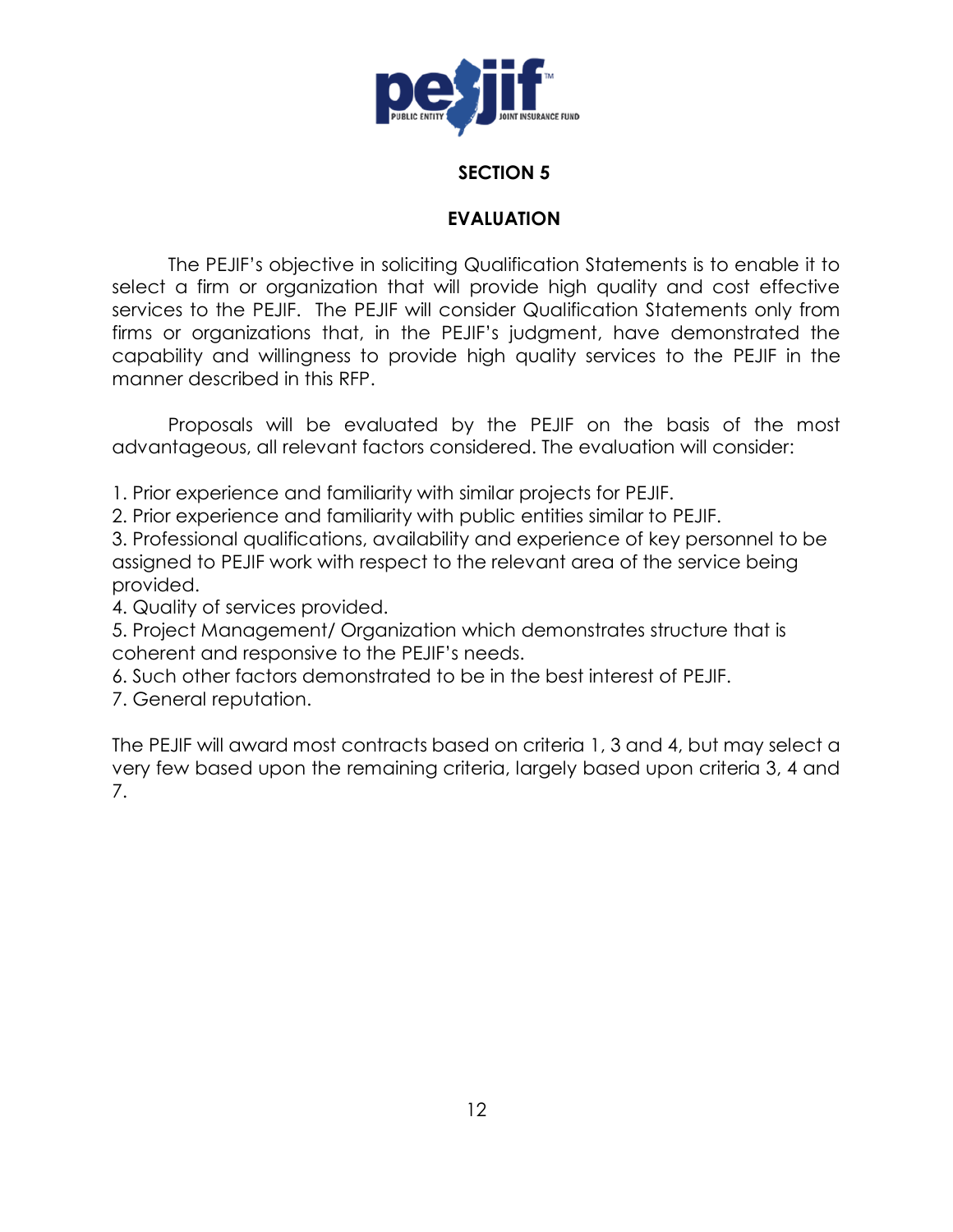

# **APPENDIX A**

### **LETTER OF QUALIFICATION**

## **(Note: To be typed on Respondent's Letterhead. No modifications may be made to this letter)**

[insert date]

Madeline Delgado Executive Assistant Public Entity Joint Insurance Fund 900 Route Nine North Woodbridge, NJ 07095

Dear Ms. Delgado:

The undersigned have reviewed our Qualification Statement submitted in response to the Request for Proposals (RFP) issued by the Administrator of the PEJIF, dated October 1, 2018 in connection with the PEJIF's need for Actuarial Services – PEJIF's Actuary.

We affirm that the contents of our Qualification Statement (which Qualification Statement is incorporated herein by reference) are accurate, factual and complete to the best of our knowledge and belief and that the Qualification Statement is submitted in good faith upon express understanding that any false statement may result in the disqualification of (Name of Respondent).

(Respondent shall sign and complete the spaces provided below. If a joint venture, appropriate officers of each company shall sign.)

| (Signature of Chief<br>Executive Officer) | (Signature of Chief<br><b>Financial Officer)</b> |
|-------------------------------------------|--------------------------------------------------|
| <u> (Typed Name and Title)  </u>          | <u>(Typed name and Title)</u>                    |
| <u> (Type Name of Firm) * _</u>           | <u>I</u> (Type Name of Firm)*                    |
| Dated:                                    | Dated:                                           |

\*If a joint venture, partnership or other formal organization is submitting a Qualification Statement, each participant shall execute this Letter of Qualification.

RFP – Actuary/PEJIF - 2019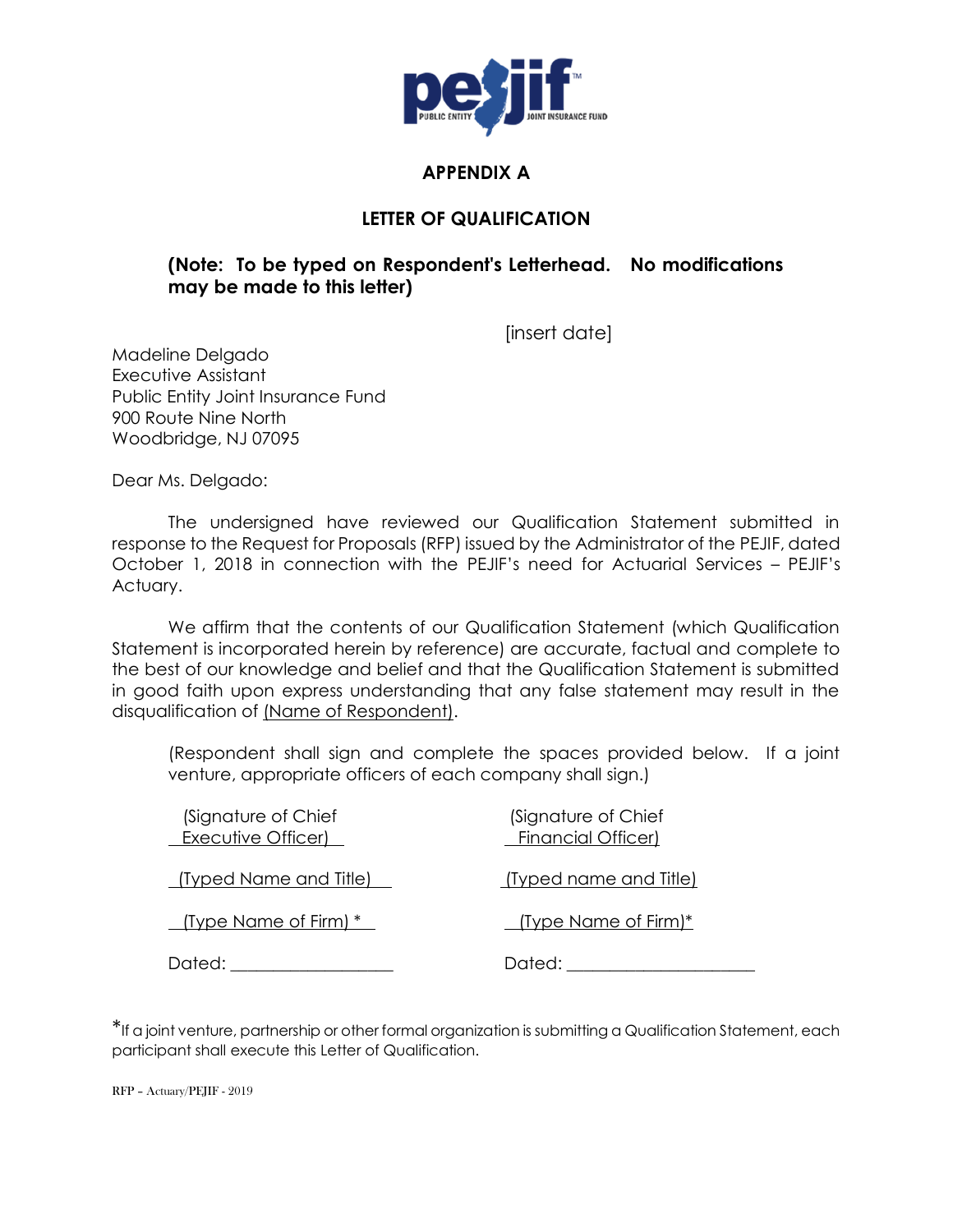## **APPENDIX B**

# **LETTER OF INTENT**

### **(Note: To be typed on Respondent's Letterhead. No modifications may be made to this letter)**

[insert date]

Madeline Delgado Executive Assistant to the President Public Entity Joint Insurance Fund 900 Route Nine North Woodbridge, NJ 07095

Dear Ms. Delgado:

The undersigned, as Respondent, has (have) submitted the attached Qualification Statement in response to a Request for Proposals(RFP), issued by the Administrator of the PEJIF, dated October 1, 2018 in connection with the PEJIF's need for Actuarial Services – PEJIF's Actuary.

(Name of Respondent) HEREBY STATES:

1. The Qualification Statement contains accurate, factual and complete information.

2. (Name of Respondent) agrees (agrees) to participate in good faith in the procurement process as described in the RFP and to adhere to the PEJIF's procurement schedule.

3. (Name of Respondent) acknowledges (acknowledge) that all costs incurred by it (them) in connection with the preparation and submission of the Qualification Statement and any proposal prepared and submitted in response to the RFP, or any negotiation which results there from shall be borne exclusively by the Respondent.

4. (Name of Respondent) hereby declares (declare) that the only persons participating in this Qualification Statement as Principals are named herein and that no person other than those herein mentioned has any participation in this Qualification Statement or in any contract to be entered into with respect thereto. Additional persons may subsequently be included as